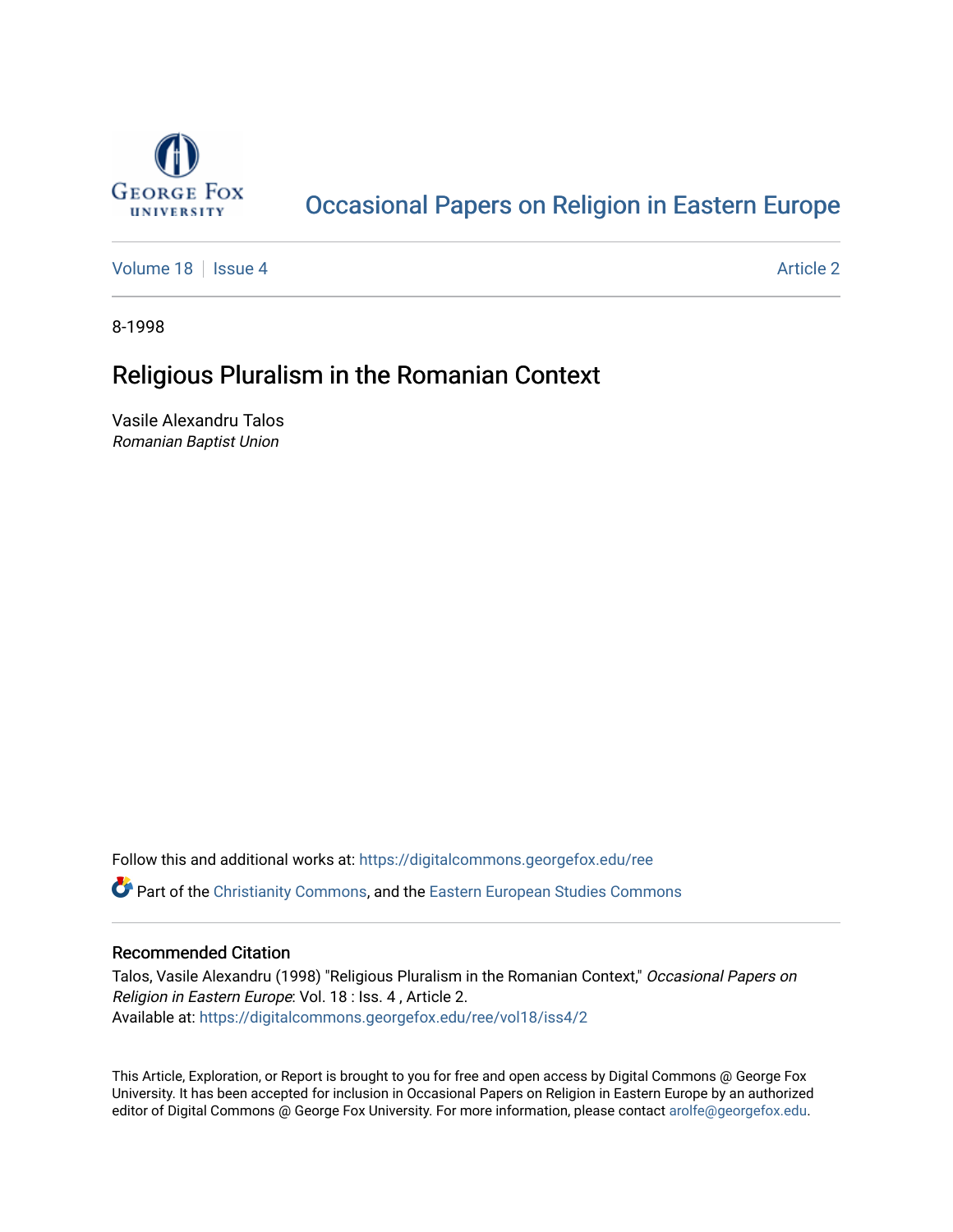## **RELIGIOUS PLURALISM IN THE ROMANIAN CONTEXT**

<span id="page-1-0"></span>By Vasile Alexandru Talos

*Vasile Alexandru Talos is the current president of the Romanian Baptist Union and pastor of Holy Trinity Baptist Church in Bucharest, Romania.*

As most of the former communist countries in Eastern Europe, Romania, is currently striving to find a new identity. In the difficult process of transition from a mono-cultural to pluralistic society, the Romanian churches are called upon more than ever to dialogue, cooperate, learn one from another, and serve society in Christ's name. In times of economic, political, and social distress, Romanians often find hope and trust in the church. This is why it is imperative that Romanian Christian churches set aside feelings of animosity and work together to bring salvation, renewal and restoration to the Romanian people.

The purpose of this paper is to relay the challenge that religious pluralism poses for the Romanian Orthodox Church as Romania is exposed to Western democracy. Secondly, I wish to survey the basic teachings of Orthodoxy to provide a clearer understanding of this Church.

As Eddie Gibbs points out, "when people live within a mono-cultural society, there is a tendency for them simply to accept uncritically the social norms and religious beliefs of their community." $(23)$  In a pluralistic society, however, people are expected to celebrate ethnic, religious, and cultural diversity. But when pluralism is not accepted by the people, these expectations cause tensions. Before discussing religious pluralism in the Romanian context, it is necessary to define pluralism and relativism.

According to Webster's Dictionary, pluralism is defined as a "theory that there are more than one or more than two kinds of ultimate reality...a state of society in which members of diverse ethnic, racial, religious, or social groups maintain an autonomous participation in and development of their traditional culture or special interest within the confines of a common civilization." Relativism is defined as "a theory that knowledge is relative to the limited nature of the mind and conditions of knowing." Applying the definition to religion, Gibbs says "it regards all religions as potentially able to contribute to revealing the truth about God in a comprehensive and pure form." $(24)$ 

### **The challenge of religious pluralism for the Romanian Orthodox Church**

With a population of 23 million, Romania is situated in the Carpatho-Danubian and Black Sea area, and is about the size of Oregon. As Yale Richmond points out, "speaking a Latin language and claiming descent from the Romans, Romanians are unique in Eastern Europe and have a strong sense of their uniqueness.  $\frac{0.251}{20}$ 

Between the two World Wars Romania experienced a period of economic and political liberalism which exposed the country to Western influence. By incorporating Transylvania and Bassarabia during this time, (two multi-ethnic provinces where ethnic Romanians have always been and still are in the majority), the Kingdom of Romania became a religiously pluralistic country. The change from homogenous to multi-ethnic and multi-denominational country generated two significant trends: modernism and nationalistic traditionalism. The Orthodox Church was declared "the dominant religion" $(26)$  in cooperation with the nationalistic political movement. It attempted to be a strong national church to protect against Western materialism and modernism, and also to build internal cohesion based upon "native values." However, as Paul Negrut points out, "this approach had very limited success due to both the corruption of the clergy and the ongoing intrigues within the Church." $(27)$ 

Between 1920 and 1944 the Orthodox Church persecuted all other denominations except Catholics. In spite of the persecution, some evangelical denominations grew very fast. For example, the Baptists grew from 20,000 members to almost 100,000. In December 1942 Nazi law prohibited the Baptist churches and all other minor Christian groups. Thus, church buildings were closed and sealed, and many evangelicals were imprisoned. Several Orthodox priests worked long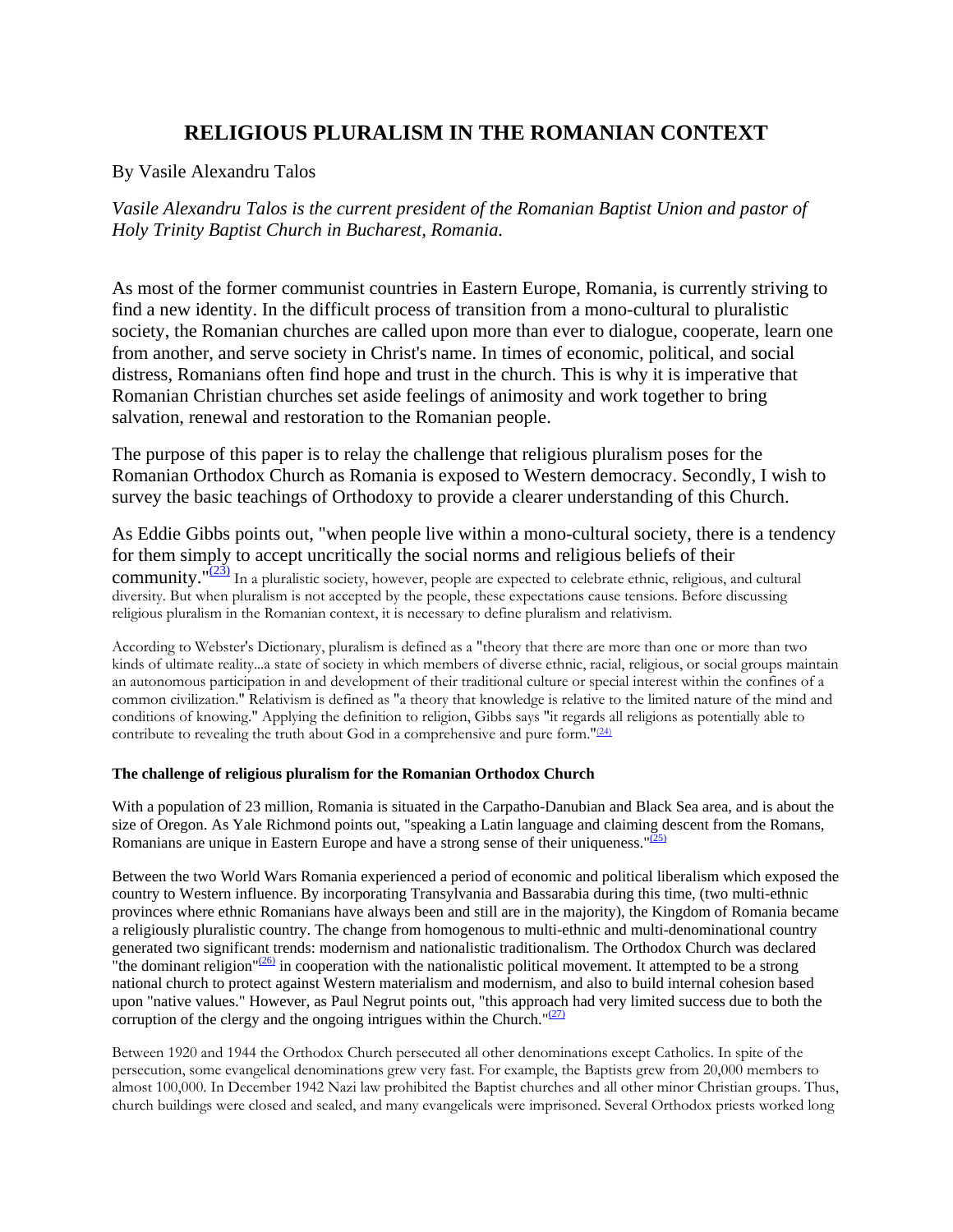and hard to bring sectarian prisoners back to the Church. The Romanian Orthodox Church developed a law for deporting all Baptists, Adventists, and Brethren in Transnistria.<sup>[\(28\)](#page-1-0)</sup>

After the Second World War the communists took control of Romania. Communism was not simply another politico-economic system with a nationalized and centralized economy. More than that, the essence of Communism lay in its Marxist-Leninist philosophy. As Klaus Bockmuehl asserts, "Marxism is a world view which provides the individual with answers in every sphere of life and which denies the validity of alternative answers in every sphere as well." Marxism may be described as a sort of "secularized vision of the kingdom of God. It is the kingdom of men."<sup>(29)</sup> During forty years of Communism, all churches in Romania suffered persecution.

After four decades of communist dictatorship, on December 1989 Romania became a free country. Hundreds of thousands of people kneeled down in the public squares of Timisoara, Bucharest and other cities and recited the Lord's Prayer. In those dramatic days the multitudes shouted: "God exists! God is with us!" These were powerful statements after four decades of massive atheistic propaganda.

Two years later the national census revealed that 99.3 percent of the population claimed to be Christian.<sup>(30)</sup> The Romanian Orthodox Church represents 87 percent of the population, and is the second largest Eastern Orthodox Church in the world. About 95 percent of ethnic Romanians consider themselves Orthodox Christians.<sup>[\(31\)](#page-1-0)</sup> With a half million members, the Evangelical churches in Romania represent one of the largest bodies of Evangelicals in Europe. Nevertheless, the vast majority of Romania's population does not attend church and demonstrates no commitment to Jesus Christ. Waves of wickedness, vengeance and dishonesty continue to plague the society. The unprecedented growth of crime and abortion indicates deep spiritual and moral decay. While most Romanians identified with the Christian faith, by December 1989 most acted like nominal Christians. Gibbs' description of the nominal Christian is as follows:

…who, for whatever reason, want to be known as Christians, even though they may have lost contact with the church, have serious doubts concerning beliefs basic to Christianity, by living lifestyles which are incompatible with the values of the kingdom of God, or by failing to maintain an ongoing relationship with the Lord due to neglect of the means of grace which He has provided for our spiritual sustenance.<sup>[\(32\)](#page-1-0)</sup>

Nominalism is expected to pose a serious problem for all churches in Romania in the future. Atheistic propaganda and the lack of religious training has shaped the Romanian people's secular world view over the last forty years. Many lost their religious faith in that hostile secular environment. After the fall of communism there was psychological pressure to deny the atheistic ideology of the Communist Party and to identify with a religion, especially Orthodoxy. Thus many agnostics, even atheists, have claimed to be Christian. During the communist dictatorship people had very few options for spending their free time. The Church offered an alternative to the ideological slavery of the people. Today Romanian society is heading toward democracy and people have more freedom and options as to how to spend their time. Privatization and the free market economy challenge them to work harder to earn money. Young people are fascinated with music, movies, video and Western television. Individualism, hedonism and pragmatism, which according to Gibbs represent "some of the principal features of the contemporary neo-pagan society, $\frac{1}{33}$  have had noticeable effects on Romanian society as well. Religious movements and cults have flooded the country and especially attract nominal Christians who are most vulnerable and susceptible. Freedom has brought not only tremendous opportunities for churches, but also competition for people's attention and time.

The reality of nominalism within Orthodoxy has been focused on in recent years. Professor Ion Bria, Deputy Director of the WCC's Commission on World Mission and Evangelism and Secretary for Orthodox Studies and Relationships, acknowledged that "there are many who have been baptized, and yet put off Christ, either deliberately or through indifference."<sup>(34)</sup> The Lausanne Congress held in Pattaya, Thailand in June 1980 produced a report on Christian witness to nominal Christians among the Orthodox. The Thailand Report states that "throughout many centuries of persecution, these [Orthodox] churches bravely proclaimed the Gospel and were very much alive...Today, however, many of their members are Christian only in name.  $\frac{n(35)}{2}$ 

The question is: how relevant are the Romanian churches for nominal Christians and for secularists? Bria argues that "the re-Christianization of Christians is an important task of the church's evangelistic witness.["\(36\)](#page-1-0) Even so, the Eastern Orthodox Church has criticized Western churches for their "missionary intrusions in Russia." Cecil Robeck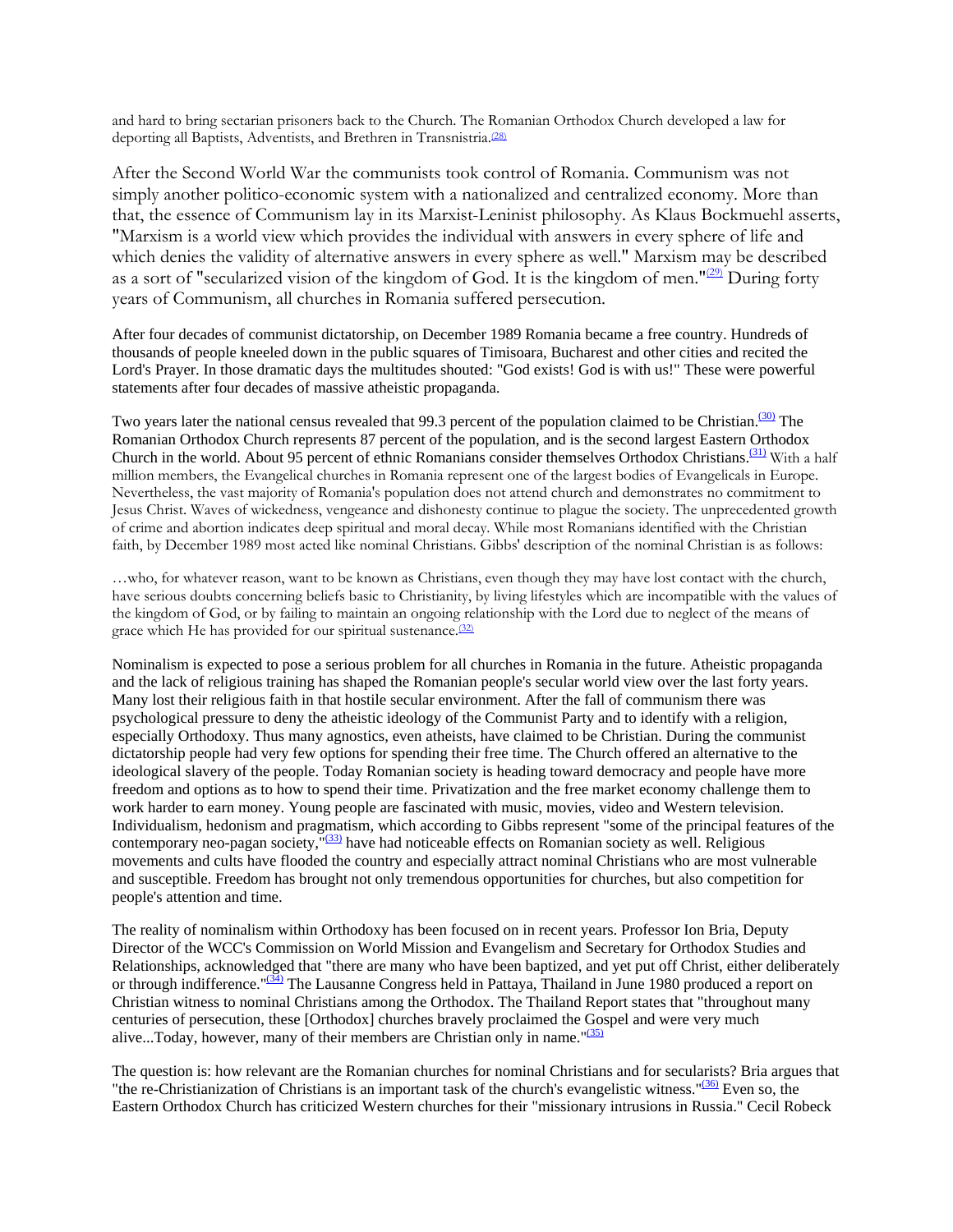argues that the Russian Orthodox accusation ignores the impact of seventy years of atheistic propaganda on Russian believers. "They consider all Orthodox regions as 'Christian' due to the fact that in the past 'the Gospel has been preached there, the culture has been Christianized, and the Orthodox Church is entitled to cultural hegemony. $\frac{1}{(37)}$  $\frac{1}{(37)}$  $\frac{1}{(37)}$ 

### *Theosis***, the cornerstone teaching of Orthodoxy**

To have genuine encounter with the Eastern Orthodox Church one should be aware of the main Orthodox doctrine. This doctrine is the teaching of *theosis* and it refers to the deification of humanity through union and free communion with God. According to Robert Stephanopoulos, *theosis* implies both the final destiny for which man was created by God, and the fulfillment of a long and intense ascent by the believer who strives to achieve perfect union with God in this present life.<sup>(38)</sup> As Bishop Kallistos Ware asserts, "for Orthodoxy our salvation and redemption mean our deification."<sup>(39)</sup> Thus, within the Orthodox Church this teaching lies at the heart of the Christian message. Mircea Eliade observes that the idea of deification (*theosis*) is not only the central doctrine in Orthodoxy, but it is a monumental originality[.\(40\)](#page-1-0) Daniel Clendenin maintains that *theosis* implies at least three major factors: 1) the mystical union with God whereby believers are transfigured; 2) movement from death, mortality, and corruption toward life, immortality, and incorruption; and 3) the ascent from the image of God to the likeness of God given to those who cooperate with divine grace.<sup>(41)</sup> The centrality of *theosis* may be properly understood in its relation to other major Christian teachings as they are viewed in the Eastern Orthodox Church.

The Eastern Orthodox Church accords tremendous importance to the teaching of the Trinity. The love relationship between the Father, Son, and Holy Spirit is both the source and the model for what the Church, family, individual, and even society must be. From the beginning God's plan was to share His love and glory with human beings. The ultimate purpose of God's mission is the revelation of His glory. As James Stamoolis asserts, "God's purpose in calling humankind is for humans to be partakers of the divine glory." $\frac{(42)}{2}$  Accordingly, man was created in the image of God and for union with God. Dumitru Staniloae argues that man possesses a more privileged status than angels for at least three reasons: 1) by creation, the image of God is more preeminent in man than in angels and man has the capacity to be transfigured in God's likeness; 2) man was created to reign over God's creation, while angels are servants of those who will inherit salvation (Hebrew 1:14); and 3) the Son of God was made in human likeness through the incarnation so that man will be made in God's likeness through the resurrection of Jesus Christ. Thus, man was destined to become God while the angels do not have this privilege.  $\frac{(43)}{2}$  $\frac{(43)}{2}$  $\frac{(43)}{2}$ 

However, *theosis* must not be understood in pantheistic terms. "Deified man is man renewed, re-created and transfigured into the son of God by grace." As Stephanopoulos asserts, "…God remains inviolate, sovereign and inaccessible in His unknowable and unapproachable essence."[\(44\)](#page-1-0) In Vladimir Lossky's words:

The Union to which we are called is neither hypostatic - as in the case of the human nature of Christ - not substantial, as in that of the three divine Persons: it is union with God in His energies, or union by grace making us participate in the divine nature, without our essence becoming thereby the essence of God...We remain creatures by becoming God by grace, as Christ remained God in becoming man by the Incarnation. $\frac{(45)}{2}$ 

*Theosis* was made possible, Stephanopoulos explains, through the person of Jesus Christ "who redeemed humanity by his incarnation, his voluntary death and resurrection and who has reconciled our corporate human nature with the living God."<sup>[\(46\)](#page-1-0)</sup> According to Staniloae, "each of the acts of Christ represents a spiritualizing of the humanity which he assumed, and this implies a growth of this humanity in freedom and authenticity." The incarnation is both "a kenosis of the divinity and a divinization of humanity."[\(47\)](#page-1-0) After his ascension, Jesus Christ becomes the focal point of the new humanity. The purpose of God's mission, as Yannoulatos writes, "is the 'recapitulation' (anakephalaiosis) of the universe in Christ and our participation in divine glory, the eternal, final glory of God."<sup>(48)</sup> A proper understanding of the person and work of Jesus Christ is essential for attaining *theosis*.

God works our deification only through the Church, which is the Body of Christ. The Church alone is able to actualize the redeeming power, through the inter-human sensibility achieved by the Holy Spirit. Moreover, because at Pentecost the Holy Spirit constituted the Church with its *hierarchical* - *sacramental* structure, this fact underlines the fact that Christ's deifying grace cannot be communicated in the absence of these structures. Staniloae argues that there is no other possibility of divine-human dialogue or for deification outside of the hierarchical-sacramental structure of the Church. $\frac{(49)}{2}$ 

The sacraments play an important role in attaining deification. Four sacraments must be observed by all believers if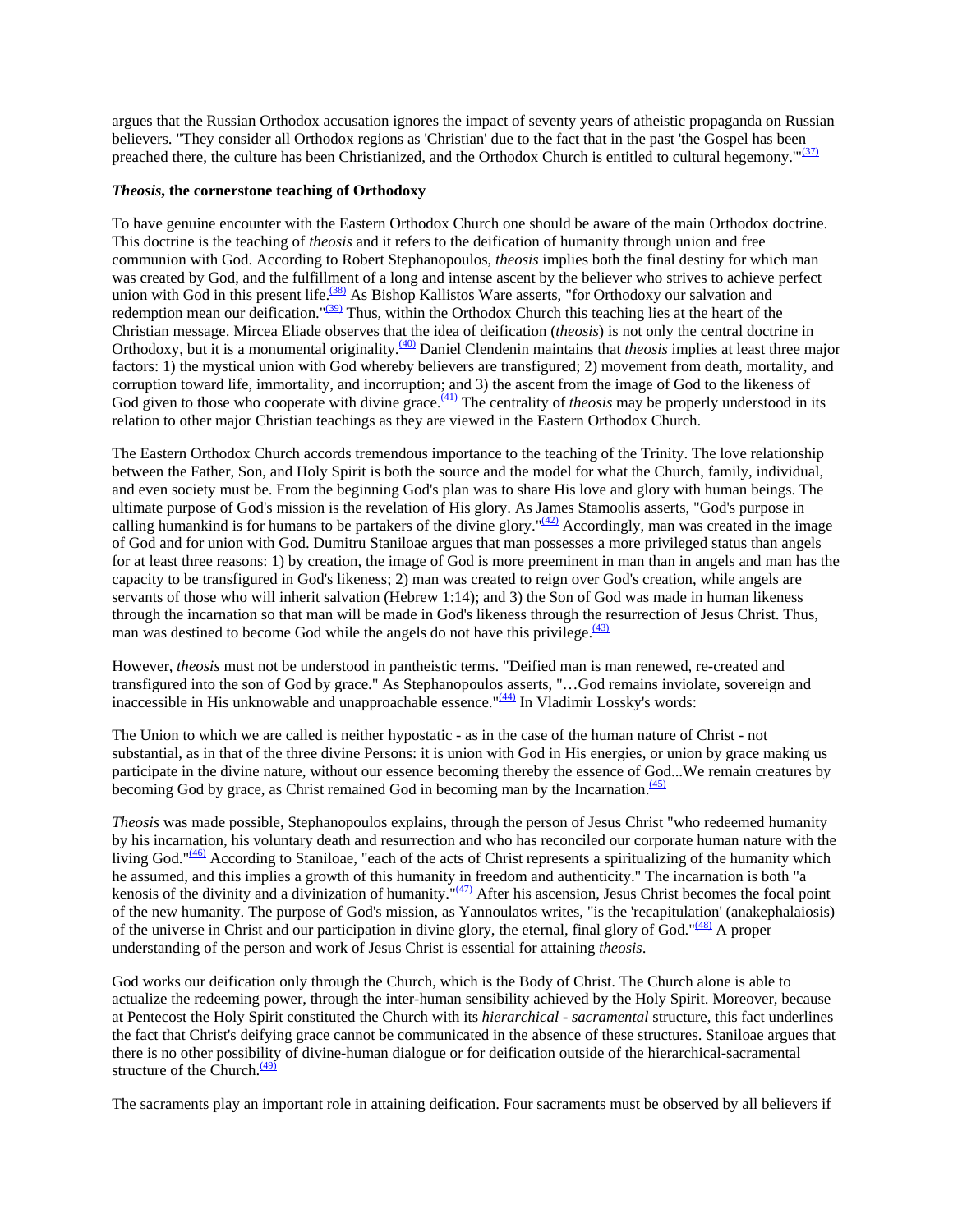they are to attain deification as described by Anthony Coniaris. The first sacrament is baptism. Through this the believer receives the second birth as a child of God, is cleansed of sin, and becomes a member of the Church. Also through baptism the person dies to sin and rises to a new life in Christ. The sacrament of Chrismation represents the anointing with the Holy Spirit. The sacrament of penance or confession involves forgiveness of all sins committed after baptism. One of the most important sacraments is that of the Holy Communion. The believer receives through this sacrament the very life of God through the Body and Blood of His Son. The bread and the wine administered represent Jesus Christ's Body and Blood. If the believer does not receive Communion, it is impossible for him or her to be saved, cleansed of sins, and admitted in the kingdom of heaven. $(50)$ 

Salvation and *theosis*, according to Eastern Orthodoxy, are synonymous and presuppose a continuing process. In order to appropriate salvation or the attainment of *theosis,* one must believe, pray, obey the divine commandments and receive divine grace through sacraments. Good deeds are essential for deification, yet these must derive from faith, which according to the apostle Paul is the faith that works through love (Galatians 5:6). In order to be saved one should persist in the process of deification because God will consider only the spiritual condition that the believer has when he or she leaves this earthly life. Nobody knows the level of purity or virtue necessary to enter heaven. The Church can help by praying for those believers who died in faith to be transferred from hell into heaven, but only before the final judgment. $\frac{(51)}{2}$  $\frac{(51)}{2}$  $\frac{(51)}{2}$ 

There are several positive implications of this doctrine in regard to mission. First, for the Orthodox Church the glory of God is the aim of mission, and her practice focuses on worship. According to Stamoolis, the Orthodox Church is a worshipping church above all else.<sup>(52)</sup> Second, in a time of depreciation of the human being, the Orthodox Church promotes a high anthropological view. Third, due to the fact that human nature was deified through the incarnation of Christ and *theosis* can be attained only through union with Christ, the Orthodox Church accords special consideration to the uniqueness of Jesus Christ's person and work. Fourth, since Orthodox believers are in continuous need of God's mercy and grace in order to attain deification, they develop a sense of reverence and humility before God. Fifth, because *theosis* is attained only within the church, Orthodox Christians pay a high respect to the church and their bishops, priests and deacons. Sixth, as Clendenin asserts "the Orthodox emphasis on the importance of the human response toward the grace of God, which at the same time clearly rejects salvation by works, is a healthy synergistic antidote to any antinomian tendency that might result from (distorted) juridical understandings of salvation."<sup>[\(53\)](#page-1-0)</sup> One might see several negative implications of this doctrine. First, the Orthodox Church confuses the experience of sanctification with that of salvation. Clendenin argues, "while any believer who experiences salvation can and should undergo sanctification, this is not to equate the two experiences or doctrines." $(54)$  The justification by faith and the process of sanctification are both biblical teachings and are worthy of theological assertion. Because the Orthodox Church confuses salvation with sanctification, the believer has no assurance of salvation. Second, due to the fact that according to Eastern Orthodox teachings, a person receives new birth through baptism by water and deification is attained mystically through the liturgy and sacraments, people are not encouraged to know the word of God and to have a personal experience of conversion. As Stamoolis writes, "it is interesting to note Macarius Gloukharev's judgment 'that the Russian masses were only superficially Christian.'"<sup>(55)</sup> Ioan Alexandru explains: "Berdiaev was saying that in Russia Christ was liturgically lived only by an elite while common people were left outside..."<sup>(56)</sup> Many Orthodox Christians may be compared with the Ethiopian eunuch and Cornelius who worshipped God, were devout and god-fearing, but were not saved before they received Christ by faith after hearing the word of God (Acts 8:35, 11:13-15). Third, within the church one can see different levels of deification. Thus, some believers may attain a high level while others are situated at a lower level. The "superior" deified ones are expected to support and help inferior members in their struggle toward *theosis*. Besides any positive implications of this teaching, one may see negative aspects as well. From a practical point of view Orthodox believers may be divided into two major groups: a passive community and a representative community. Most Orthodox Christians make up the passive community. These delegate their spiritual affairs to priests, monks, nuns and other dedicated believers. Thus, they do not manifest a genuine interest in spiritual growth. Fourth, although deification means putting off sinful habits and vices and putting on Christian virtues, one may see cases of believers who still manifest sinful habits. According to Eastern Orthodox teachings, they may compensate for these with other virtues or good deeds. Thus, the role of the personal encounter with God and spiritual growth is diminished. Fifth, since the grace of God comes through the hierarchical-sacramental structure, people are committed to this structure instead of the community of believers. At the same time they develop a nationalistic and ethnocentric attitude. Sixth, due to the teaching that a person may be moved from hell to heaven after his or her death because of the prayers of the Church, his family, or those who benefited from good deeds, a popular religion has been developed in this regard. Orthodox Christians are heavily involved in rituals and customs related to dead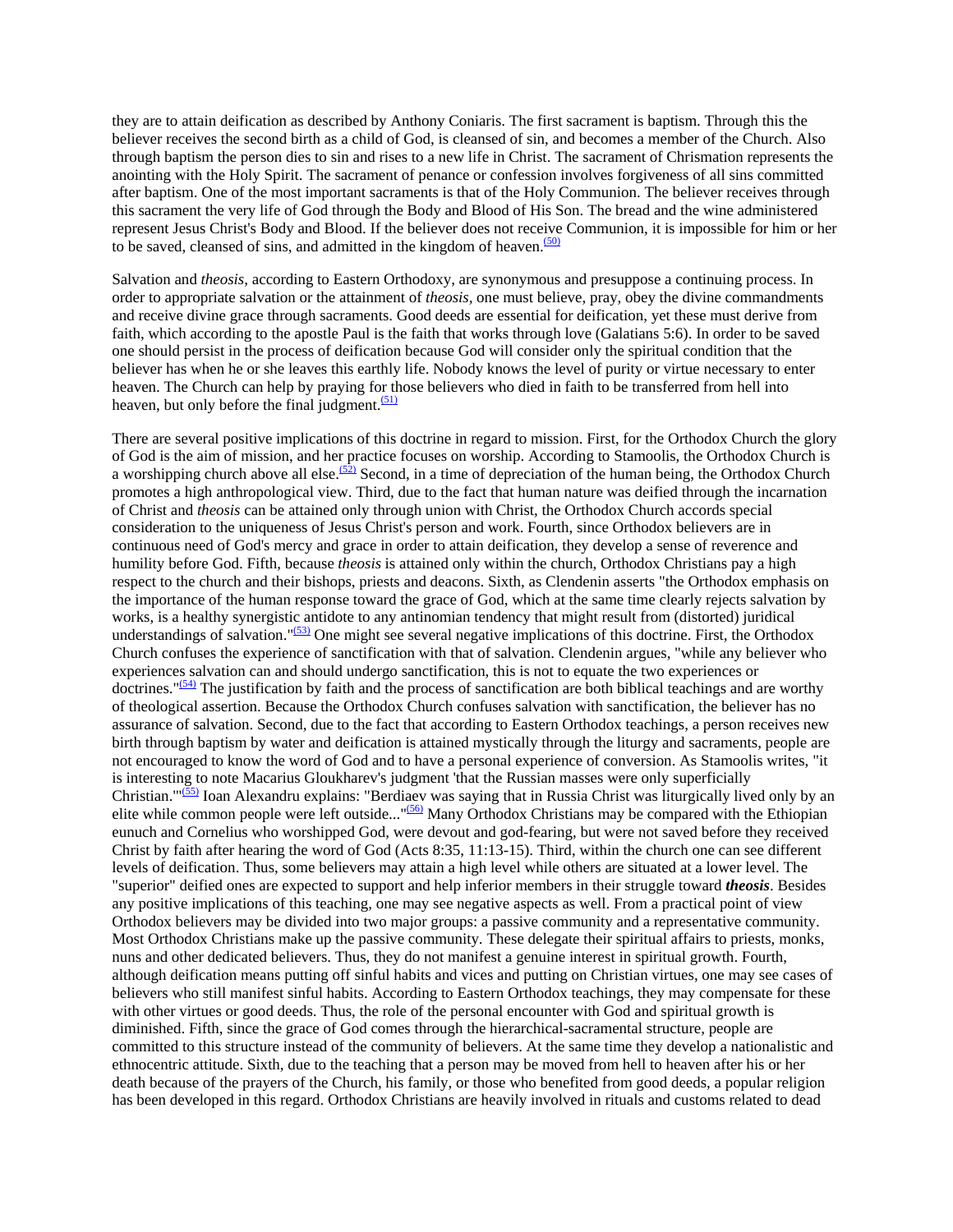people. Many are tempted to postpone their own salvation until after death.

### **The encounter between Baptist and Orthodox churches**

The first Baptist church in Romania originated within the German community from Bucharest in 1856. The first Romanian Baptist churches started in Transylvania during the last three decades of the nineteenth century. The ideals of Baptist mission in Romania will illustrate the encounter between Baptist and Orthodox churches. One may depict four consecutive ideals of the Baptist churches' mission during a period of 130 years.

First, there was the ideal of a Biblical community of believers. The first Baptist converts derived from a group of Reformed Christians who began a Bible study and were longing for a deeper spiritual life. After converting, they spread the good news that by believing in Jesus Christ people may have eternal life and experience a transformation through the power of the Holy Spirit. They were Calvinistic in their theology and preached that those who were "elected" would be saved. In their encounter with the Hungarian Reformed Church and Romanian Orthodox Church, the lay preachers boldly shared with the priests, deacons and officials of the villages. They evangelized in rural areas. Due to evangelistic zeal, there were 600 Baptist churches with almost 19,000 members by 1919. About 13,000 of them were Romanian, and 6,000 were Hungarian, German and other minorities.<sup>(57)</sup> The pioneers of the Baptist faith faced sporadic acts of persecution.

After the First World War the Romanian Orthodox Church unleashed several waves of persecution. The Baptist mission took a more aggressive attitude based on John 4:23*, "Yet a time is coming and has now come when the true worshipers will worship the Father in spirit and truth, for they are the kind of worshipers the Father seeks."* 1 Thessalonians 1:9 was also instrumental: "They tell how you turned to God from idols." The idea of turning people from icons and dead ritual toward true worship of God persisted for decades. Lay preachers attacked the corruption and greed of priests and monks. Some transferred membership from the Orthodox and Greco-Catholic Church to avoid paying high taxes for those churches.

After 1930 the Baptist pastors who graduated from the Baptist Theological Seminary in Bucharest focused on Jesus Christ and invited people to genuinely repent and convert to Christ. A new Baptist ideal prevailed throughout the country, which was inspired by 1 Corinthians 1:23*, "We preach Christ crucified."* These words appeared on the front walls, and behind pulpits in every church building. The ideal of proclaiming Christ crucified became a more positive approach for those from traditional Christian churches. Especially during the Communist era this ideal was on the heart of the suffering church. During those days the proclamation of Christ crucified inspired pastors and lay preachers to be bold. However, since the fall of Communism this ideal has seemed too simplistic. Since 1990 increasing numbers of Orthodox priests and lay Orthodox Christians proclaim Jesus Christ, His incarnation, death and resurrection.

The sad reality is that neither Evangelicals nor Orthodox believers know each other. The Orthodox Church labels Evangelical churches as sects, (i.e., "cults"), and Evangelicals consider Orthodoxy to be a lifeless religion without Good News. A new ideal of Christian mission must prevail for people to be evangelized and proselytism to be avoided. This ideal might be The King and His Kingdom. Each church should acknowledge that the Kingdom of God is larger than any denomination.

Romanian society experienced aggressive secularization processes and tactics during the Communist era. Today, Romanians are fascinated by Western materialism and secularism. But human beings have needs which rationalism cannot meet. The human spirit cannot live permanently with a form of rationality which does not address eternal questions such as: Where did I come from? Who am I? What is wrong with me? Why am I here? Where am I going? $(58)$  The churches and Christians should be humble and loving, but maintain strong convictions and commitments. They should also celebrate plurality without accepting pluralism as a philosophy of life, as Lesslie Newbigin argues:

We can and we must welcome a plural society because it provides us with a wider range of experience and a wider diversity of human responses to experience, and therefore richer opportunities for testing the sufficiency of our faith than are available in a monochrome society. But we must reject the ideology of pluralism. We must reject the invitation to live in a society where everything is subjective and relative...I doubt whether such society can long sustain its integrity in the face of the claims of those who have a firm commitment to some vision of truth. $(59)$